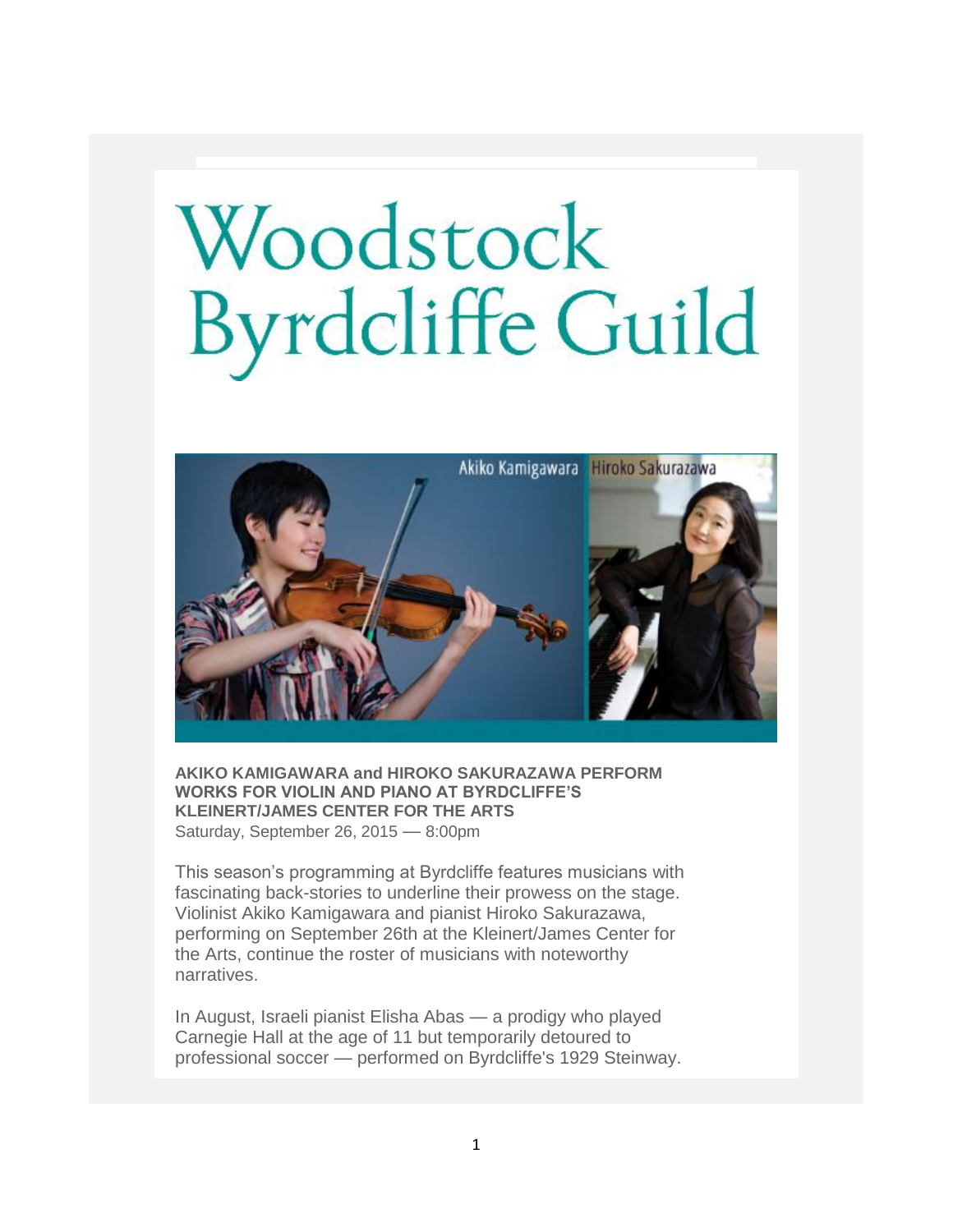Kate Pierson, the famously red-beehived groove machine of the B-52s, will rule the Byrdcliffe Barn on August 28th. Ed Sanders, cohort of Allen Ginsberg and William S. Burroughs and founder of the counter-cultural 1960s rock group The Fugs, masterminds an all-star lineup set to raise money for the archives of the equally storied Alf Evers the next night at the Kleinert/James.

Akiko Kamigawara was discovered (there's no other way of putting it) playing Bach outside a drugstore by *Woodstock Times* music critic Leslie Gerber. "It was a big surprise—startling, actually—to walk out of CVS on a Sunday afternoon and see someone playing unaccompanied Bach on a violin," he wrote. "A moment's listening surprised even further: this was a very good violinist, a high class professional." Kamigawara had her American concert-hall debut in 2014 at Poughkeepsie's Holy Trinity Church, and has since then been performing throughout the Hudson Valley, including as soloist with the Woodstock Chamber Orchestra.

Kamigawara's arc as a young musician is an auspicious one. Moving between her home country of Japan and Europe, she began violin study in Geneva at the age of 3 with Habib Kayaleh, a student of renowned violinist Yehudi Menuhin. On return to Japan she enrolled at the Toho Music School; her chambermusic teachers were members of the celebrated Tokyo String Quartet. Kamigawara advanced to study at the Royal Conservatory of Brussels, and played as associate concertmaster of the Brussels Philharmonic—a remarkable achievement for someone who had just graduated from high school. She took 2<sup>nd</sup> prize at the all-Japan Students Competition and 4<sup>th</sup> place at the Andrea Postacchini Competition, which also earned her a scholarship. Some of Kamigawara's notable performances are Henryk Wieniawski's second Violin Concerto in Brussels in 2012, and the notoriously challenging Paganini Caprices for the first lady of Japan in 2014. In addition to her native Japanese, Kamigawara speaks fluent French and English.

In her interview with Leslie Gerber, Kamigawara noted she was "starving for chamber music, and [for] learning more about music from other musicians." She has now paired for an evening of chamber music with pianist Hiroko Sakurazawa, also born in Japan and educated in the European classical tradition. Sakurazawa read the *Woodstock Times* article about Akiko Kamigawara; then, *en route* to hear a performance by the violinist, found Kamigawara walking along Route 212, violin in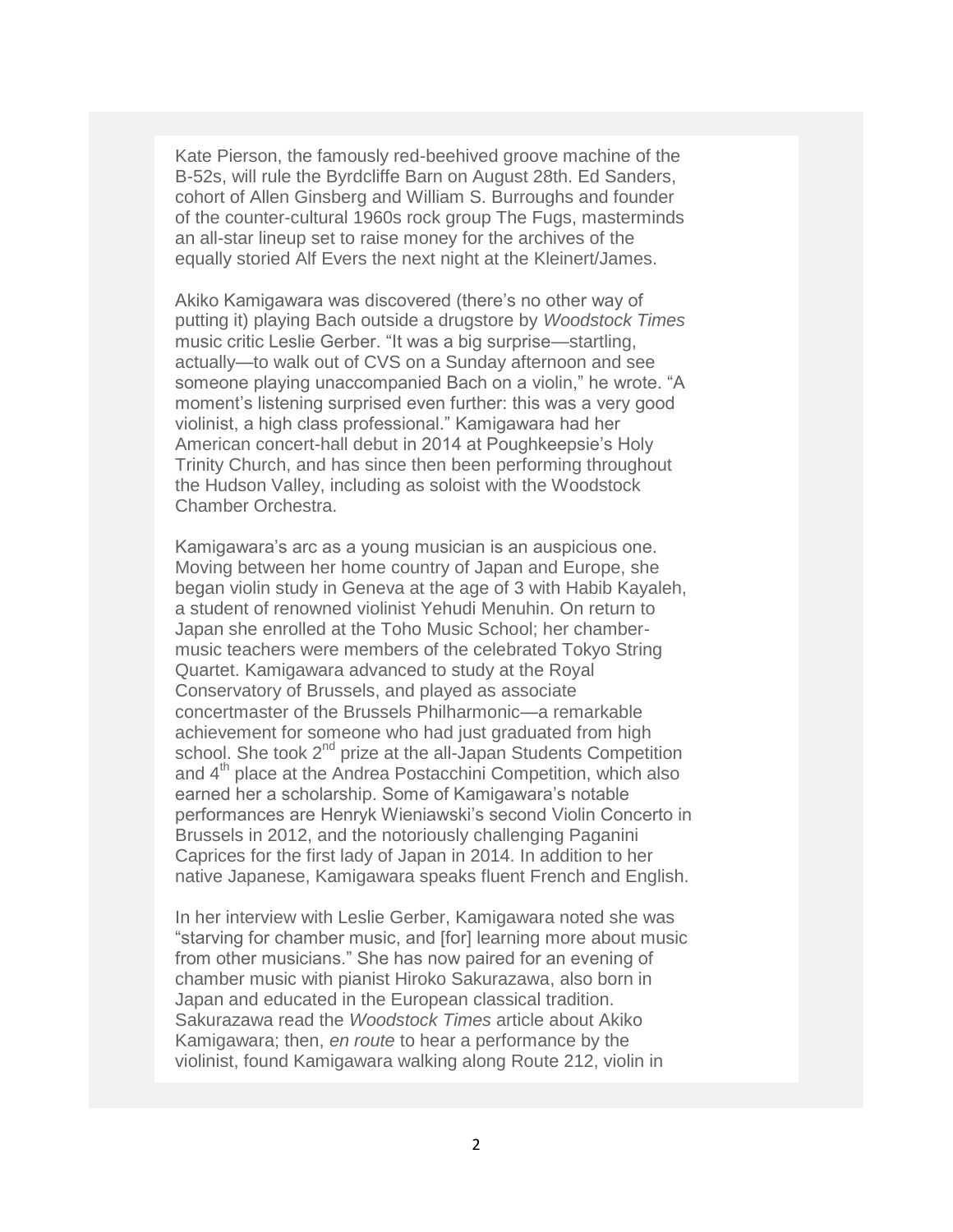hand and dressed for the recital. Sakurazawa gave her a lift, starting the collaboration between two great Japanese musicians now brought together at Byrdcliffe.

Sakurazawa studied piano with Mariko Yamamoto and Henriette Puig-Roget (from the Conservatory of Paris) at Kunitachi College of Music in Tokyo. She continued her studies with Aki Takahashi, a leading Japanese pianist, and debuted in Tokyo in 1996, performing pieces by Toru Takemitsu along with classical repertoire. Since then, Sakurazawa has performed throughout Japan both as soloist and in collaboration with other musicians. In the year 2000, she performed the world premiere of Richard Teitelbaum's Concertino for Piano and Chamber Orchestra with the Woodstock Chamber Orchestra. She premiered his *Piano Tree for Piano and Computer* at the Merce Cunningham Dance Company New Music Series and the San Francisco Electronic Music Festival. In 2005 she gave the world premiere performance of two unpublished piano works by Henry Cowell at the Bard Music Festival. She has collaborated extensively with composer Takashi Harada, virtuoso of the *ondes martenot*, at the Sibelius Academy in Helsinki, the Sendai Classic Music Festival in Japan, and the Other Minds Festival in San Francisco, where her performance was hailed as superb by the *San Francisco Chronicle*.

Those attending the September 26th performance at the Kleinert/James will notice that instead of a conventional pernambuco-wood violin bow, Kamigawara plays one with a patented modern design. Created by Rob Kunstadt of Born To Rock Design (BTR), the patented bow is CNC-machined from aluminum tube and its fittings are 3D-printed. BTR, an independent research and development lab in West Hurley NY, advances technology in fields including music (violin bows, electric guitars, and basses), software, automotive parts, and modular structures.

Kamigawara and Sakurazawa's program includes work by Francesco Maria Veracini, Franz Schubert, Gabriel Fauré, Toru Takemitsu, and Sergei Prokofiev. Tickets are available at [http://www.woodstockguild.org/akikohiroko.html,](http://www.woodstockguild.org/akikohiroko.html) by phone at 845.679.2079, or at the door.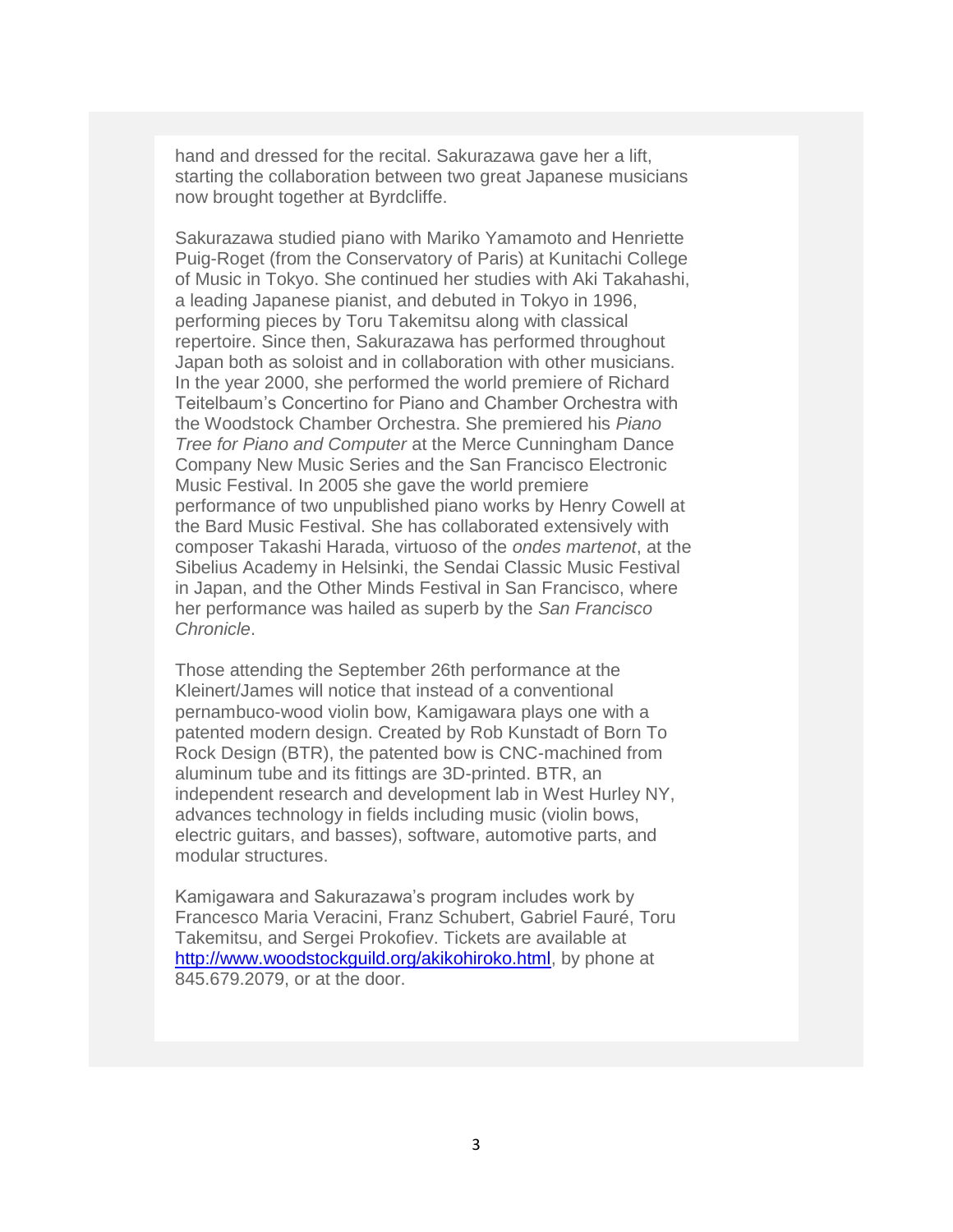

Above: Akiko Kamigawara's patented aluminum bow created by Born to Rock Design. Additional hi-res photographs available on request, 845.679.2079 or [events@woodstockguild.org.](mailto:events@woodstockguild.org)



All 2015 Byrdcliffe arts programming is made possible by the New York State Council on the Arts with the support of Governor Andrew Cuomo and the New York State Legislature.